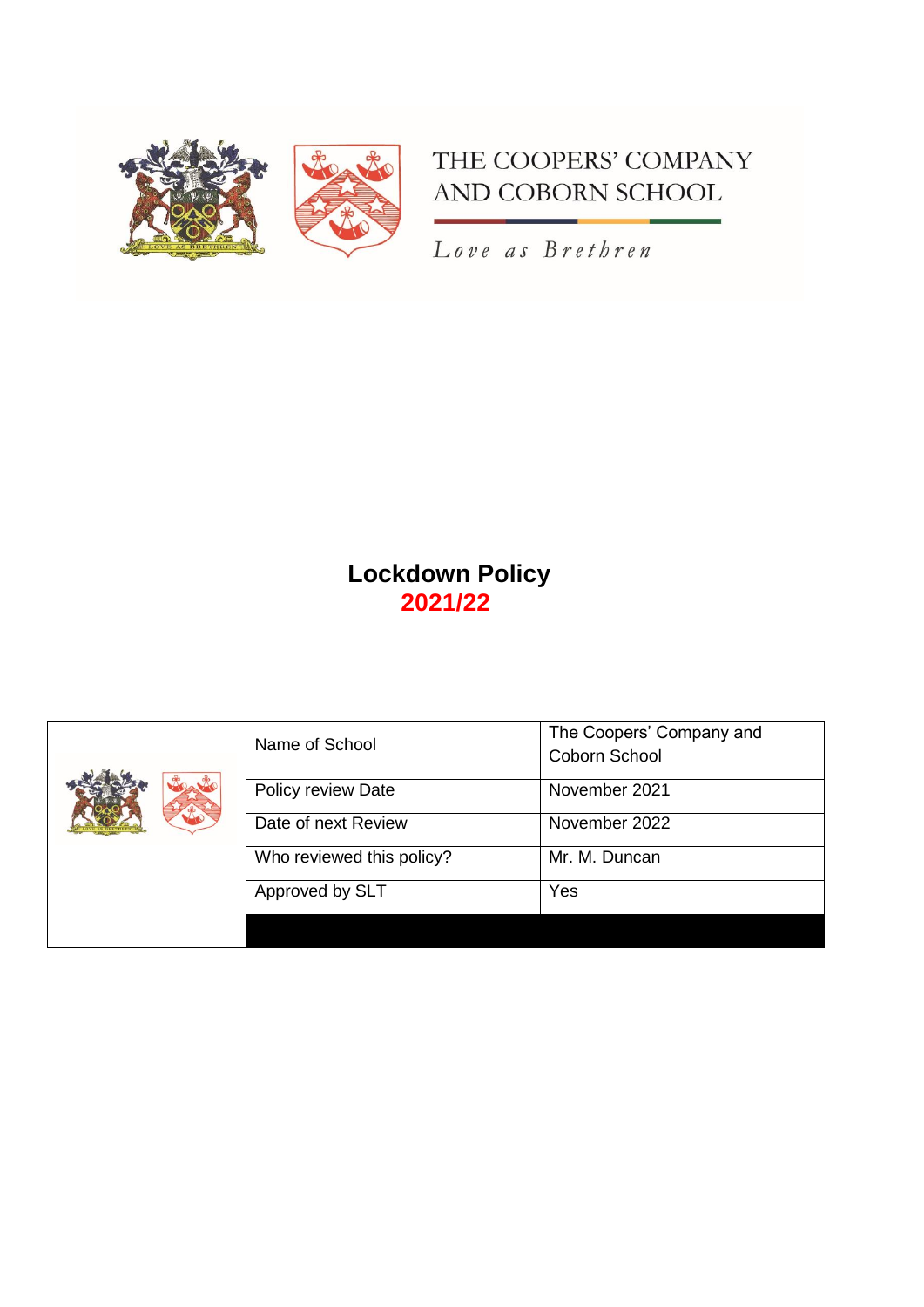

# **Key staff involved in the lockdown policy/procedure**

| <b>Role</b>          | Name(s)                                                                                       |
|----------------------|-----------------------------------------------------------------------------------------------|
| Head of centre       | Ms. S. Hay                                                                                    |
| Exams office         | Mrs. A. Titley – Examinations and Data Manager (EDM)<br>Mrs. L. Butler - Deputy Exams Officer |
| SLT member(s)        | Mr. R. Bell<br>Mr. M. Duncan<br>Mrs. J. Harris<br>Mrs. R. Carron<br>Mr. J. Dudley-Hart        |
| Invigilators (leads) | Mrs. S. Meneer - Lead<br>Mrs. G. De Frond - Lead<br>Mrs. J. Fahy - Lead                       |

# **Purpose of the policy**

This policy details the measures taken at **The Coopers' Company and Coborn School (CCCS)** in the event of a centre lockdown during the conducting of examinations.

A lockdown may be required in the following situations:-

- an incident or civil disturbance in the local community which poses a risk;
- $\triangleright$  an intruder on the site with the potential to pose a risk;
- $\triangleright$  local risk of air pollution, such as a smoke plume or gas cloud;
- $\blacktriangleright$  a major fire in the vicinity;
- **a** dangerous animal roaming loose;
- any other external or internal incident which has the potential to pose a threat to the safety of exams staff and candidates.

**CCCS** has devised lockdown procedures after consulting GOV.UK's [Stay Safe](https://www.gov.uk/government/publications/stay-safe-film) guidance.

With regard to conducting examinations, the focus before, during and after an exam will be:

- $\triangleright$  the welfare and safety of exam candidates and centre staff engaged in the conducting of examinations;
- $\blacktriangleright$  maintaining the integrity and security of the examinations/assessments process;
- $\blacktriangleright$  how to achieve an effective lockdown:
- $\triangleright$  how to let people know what's happening;
- $\triangleright$  training staff engaged/involved in the conducting of examinations;
- $\triangleright$  stay safe principles (Run, Hide, Tell).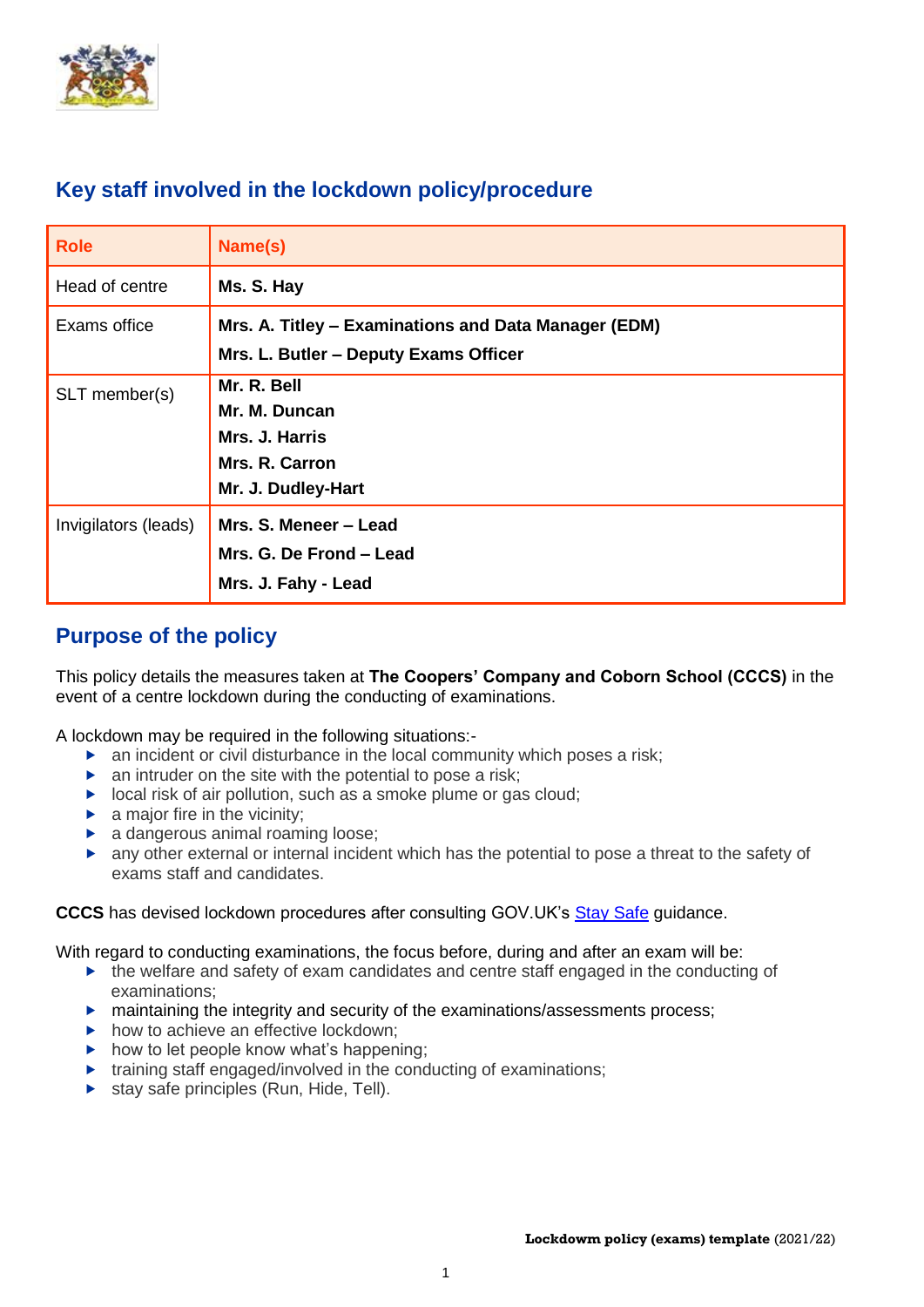

## **Roles and responsibilities**

#### **Head of centre**

- ▶ To ensure that a dedicated lockdown alarm tone is in place and recognised by all staff and candidates;
- To ensure that all staff involved in the conducting of examinations are trained in how to raise the alarm for a lockdown, act effectively and made aware of their responsibilities;
- ▶ To arrange appropriate training for all exams-related staff in lockdown procedures;
- $\triangleright$  To ensure that candidates are aware of the procedures relating to a lockdown, particularly those arriving late for an examination who cannot access the exam room due to it being locked down;
- ▶ To ensure that all candidates and staff are aware of an exit point in case an intruder manages to gain access, or the room becomes unsafe;
- ▶ To provide written lockdown procedures for exam room/invigilator use;
- $\triangleright$  To inform the relevant Emergency Services immediately in the case of any potential threats to the safety of exams staff and candidates.

## **Senior leadership team (SLT)**

- $\triangleright$  To have accountability for all exams staff and candidates taking examinations during a lockdown;
- ▶ To run training/drills for examination candidates on lockdown procedures;
- ▶ To inform parents/carers about the centre's Lockdown policy in relation to the conducting of examinations;
- $\triangleright$  To have a presence around exam room areas prior to the start of each exam session;
- ▶ To liaise with the appropriate authorities and awarding bodies regarding candidates taking examinations during a lockdown;
- $\triangleright$  To use the exam room attendance register(s) to compile a list of all candidates not accounted for.

#### **Exams team**

- ▶ To train invigilators in the centre's lockdown procedure (Appendix **A**);
- $\triangleright$  To inform candidates at the commencement of the academic year of the lockdown procedure (Appendix **B**);
- $\triangleright$  Where safe/possible, to liaise with SLT/invigilators in all exam rooms during a lockdown;
- ▶ To assist with lockdown training for staff and students where applicable to the conducting of examinations.

#### **Invigilators**

- ▶ To be aware of the centre's lockdown procedure;
- $\triangleright$  To complete attendance registers as soon as possible so candidates can be identified in the event of a lockdown;
- ▶ Where safe/possible, to communicate with the exams office during a lockdown to confirm the situation in a particular exam room.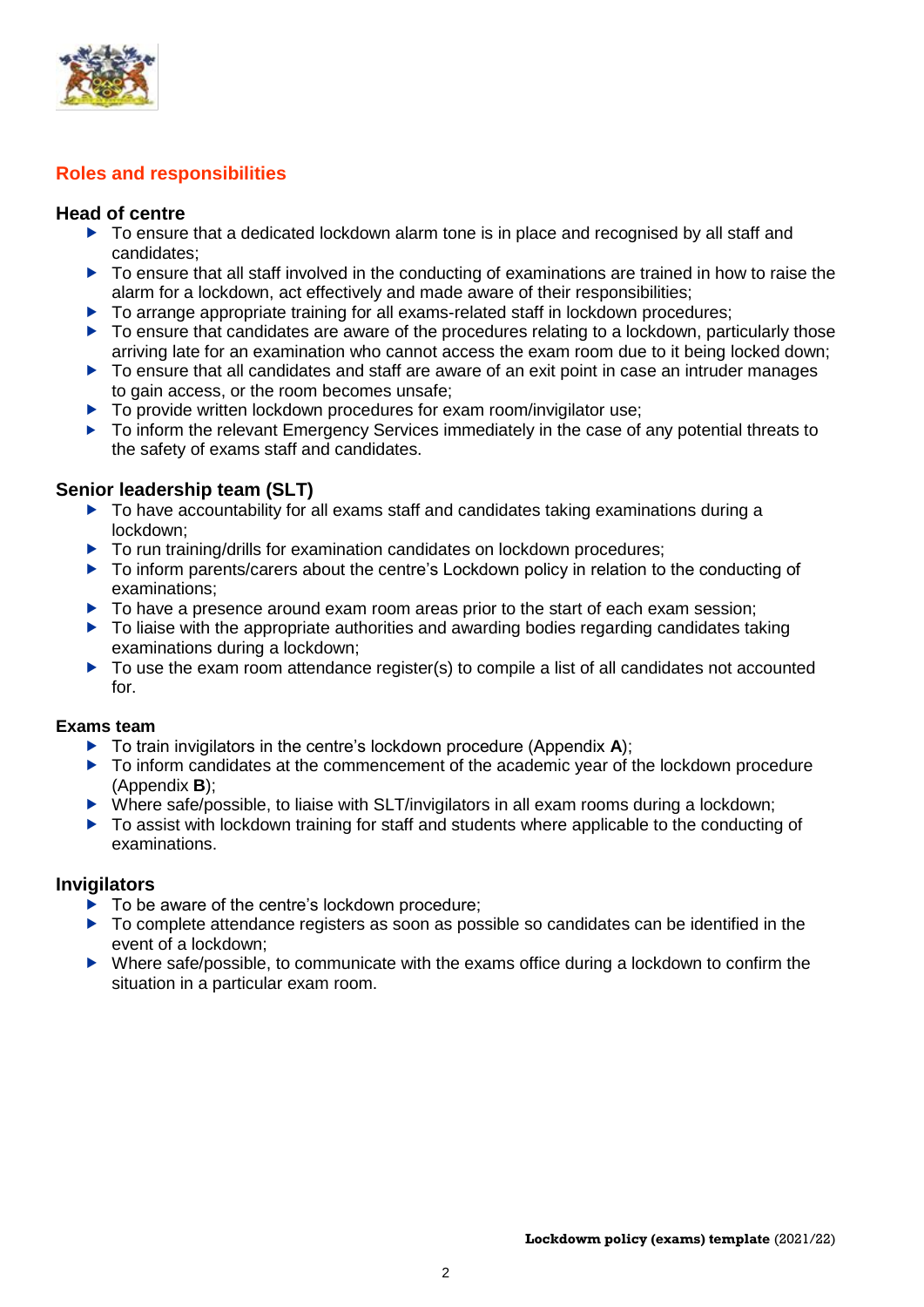

# **Lockdown procedure**

## **Before an examination**

If a lockdown is required as candidates are entering/waiting to enter the exam room, the following procedure will be employed:-

- A member of SLT will be present around exam room areas;
- ▶ Candidates will be instructed to enter the exam room immediately;
- ▶ Candidates will be instructed to remain silent, hide under exam desks or sit against a wall/around a corner but not near the door and to ensure mobile phones are on silent and nonvibrate mode;
- Where safe/possible, the SLT member will communicate (via mobile phone) the situation to the exams office (ensuring that all mobile phones are on silent and non-vibrate mode);
- The exams office will collate the information from all exam rooms and forward this to the head of centre immediately;
- $\blacktriangleright$  Invigilators will:-
	- $\triangleright$  follow school lockdown ensure students turn off mobile phones;
	- $\triangleright$  lock all windows and close all curtains/blinds:
	- $\blacktriangleright$  switch off all lights:
	- **IDOO** lock all doors and/or use tables, or any other furniture, to barricade the entrance to the examination room;
	- $\blacktriangleright$  take an attendance register/head count if possible;
	- $\blacktriangleright$  (if the threat is a chemical or toxic release) instruct candidates to cover their nose and mouth (their own clothing can be used) and attempt to use anything to hand to seal up cracks around doors and any vents into the room.

#### **During an examination**

If a lockdown is required during the exam/when candidates are in the exam room, the following procedure will be employed:-

- $\blacktriangleright$  Invigilators will:-
	- $\blacktriangleright$  tell candidates to stop writing immediately and close their answer booklets;
	- $\triangleright$  collect the attendance register:
	- $\triangleright$  make a note of time when the examination was suspended;
	- **E** instruct candidates to remain silent, leave all examination materials on their desks and hide under desks;
	- where safe/possible, communicate (via mobile phone) the situation to the exams office (ensuring that all mobile phones/walkie talkies are on 'silent' mode);
	- $\triangleright$  lock all windows and close any /all curtains/blinds;
	- $\blacktriangleright$  switch off all lights:
	- **IDU** lock all doors and/or use tables, or any other furniture, to barricade the entrance to the examination room;
	- $\blacktriangleright$  (if the threat is a chemical or toxic release) instruct candidates to cover their nose and mouth (their own clothing can be used) and attempt to use anything to hand to seal up cracks around doors and any vents into the room.
- Where safe/possible, the exams office will collate the information from all exam rooms and forward this to the head of centre immediately;
- ▶ The head of centre will make informed decisions on alerting parents/carers, awarding bodies and emergency services;
- $\blacktriangleright$  If appropriate, where safe/possible, and following centre policy, the exams office (or invigilators in the absence of the exams office) will initiate the emergency evacuation procedure;
- ▶ The exams office will collect all examination papers and materials for safe/secure storage following advice from the appropriate awarding bodies.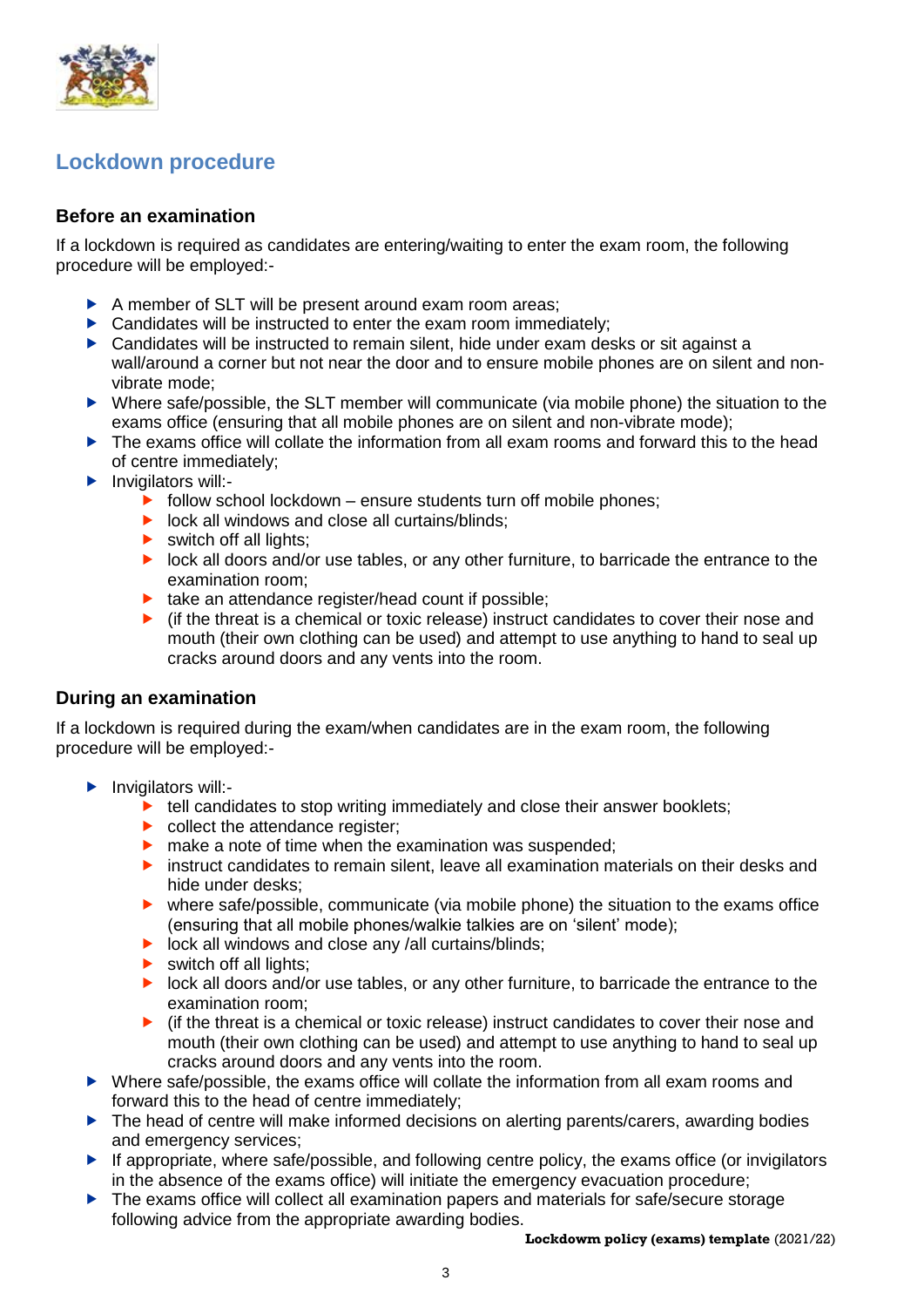

### **After an examination**

If a lockdown is required after the exam/s as candidates are leaving the exam room, the following procedure will be employed:-

- $\blacktriangleright$  Invigilators will:
	- stop dismissing candidates from the exam room;
	- $\triangleright$  instruct candidates who have left the room to re-enter the exam room;
	- instruct candidates to remain silent and hide under desks  $/$  tables;
	- where safe/possible, communicate (via mobile phone) the situation to the exams office (ensuring that all mobile phones are on silent and non-vibrate mode);
	- $\triangleright$  lock all windows and close any / all curtains/blinds;
	- $\triangleright$  switch off all lights;
	- **IDOO** lock all doors and/or use tables, or any other furniture, to barricade the entrance to the exam room;
	- $\blacktriangleright$  (if the threat is a chemical or toxic release) instruct candidates to cover their nose and mouth (their own clothing can be used) and attempt to use anything to hand to seal up cracks around doors and any vents into the room.
- Where safe/possible, the exams office will collate the information from all exam rooms and forward this to the head of centre immediately.

## **Ending a lockdown**

- The lockdown will be ended by either:-
	- $\blacktriangleright$  the sound of the defined lockdown alarm is turned off;
- A specific word or phrase may be used to confirm that the instruction to end the lockdown is genuine;
- **Invigilators will undertake a head count/register and confirm attendance with the exams** office/SLT;
- ▶ Where applicable and if advised to do so by SLT/ head of centre, and following JCQ guidelines, if there is sufficient time remaining, candidates may restart their examination;
- $\blacktriangleright$  Invigilators will then:
	- ask candidates to return to their desks, remind them they are under formal exam conditions and allow a settling down period;
	- $\blacktriangleright$  allow candidates the full working time remaining to do their examination;
	- recalculate the revised finish time(s);
	- ▶ tell the candidates to open their answer booklets and re-start their exam;
	- $\triangleright$  amend the revised finish time(s) on display to candidates:
	- note how long the lockdown lasted on the exam room incident log (to later inform a report to the awarding body / bodies and where relevant, any centre-wide lockdown recording form/log).
- The exams office will:-
	- **P** provide a report of the incident for awarding body / bodies (via the special consideration process or as advised by awarding body / bodies);
	- safely/securely store all collected exam papers and materials pending awarding body advice/guidance.
- Where applicable/possible/available, SLT/exams office will:-
	- $\blacktriangleright$  discuss any alternative exam sittings with the awarding body / bodies;
	- **•** offer, arrange and provide support services to staff and candidates.
- At the earliest opportunity, SLT/head of centre will prepare a communication to parents/carers advising them of events (including relevant actions and outcomes);
- Where possible, exams staff and candidates will be invited to attend an assembly lead by the head of centre to discuss the lockdown and offer ongoing support:-
	- If this is not possible, communications will be provided via a centre text/email/newsletter and information uploaded to the centre website.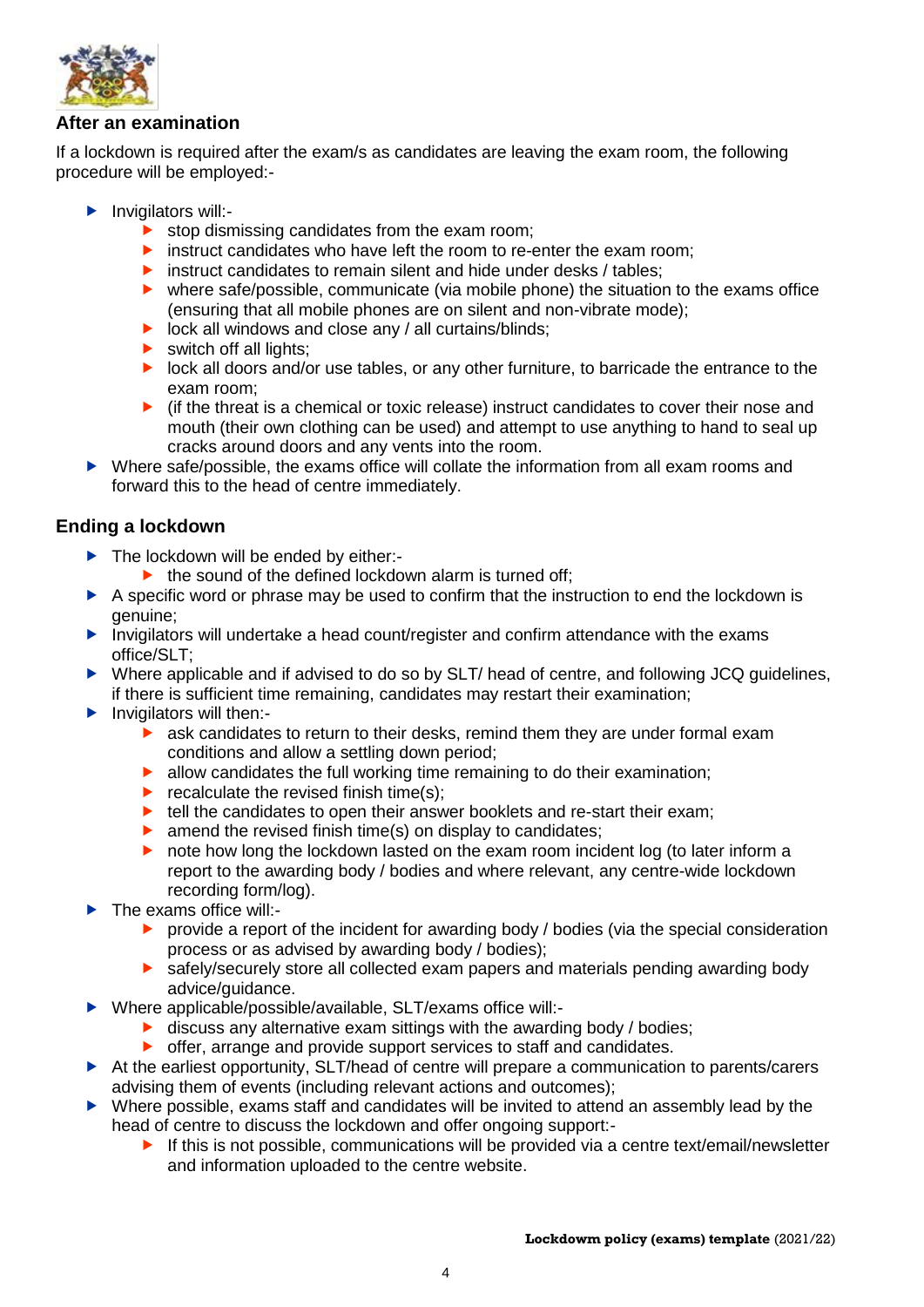



# **Staff Protocol - Lockdown**

## **On hearing the alarm – Invigilators must take the following action in a LOCKDOWN**

#### **Before an examination**

If a lockdown is required as candidates are entering/waiting to enter the exam room, the following procedure will be employed

- Candidates will be instructed to enter the exam room immediately;
- Candidates will be instructed to remain silent, hide under exam desks or sit against a wall/around a corner but not near the door;
- Invigilators will:-
	- **P** ensure students turn off mobile phones;
	- $\triangleright$  lock all windows and close all curtains/blinds;
	- $\triangleright$  switch off all lights:
	- **IDU** lock all doors and/or use tables, or any other furniture, to barricade the entrance to the examination room;
	- $\blacktriangleright$  take an attendance register/head count if possible;
	- $\blacktriangleright$  (if the threat is a chemical or toxic release) instruct candidates to cover their nose and mouth (their own clothing can be used) and attempt to use anything to hand to seal up cracks around doors and any vents into the room.

#### **During an examination**

- $\blacktriangleright$  Invigilators will:-
	- $\blacktriangleright$  tell candidates to stop writing immediately and turn their papers over;
	- collect the attendance register;
	- $\blacktriangleright$  make a note of time when the examination was suspended;
	- **EX** instruct candidates to remain silent, leave all examination materials on their desks and hide under exam desk;
	- where safe/possible, communicate (via mobile phone) the situation to the exams office (ensuring that all mobile phones/walkie talkies are on 'silent' mode);
	- $\triangleright$  lock all windows and close all curtains/blinds:
	- $\blacktriangleright$  switch off all lights:
	- **IDU** lock all doors and/or use tables, or any other furniture, to barricade the entrance to the examination room;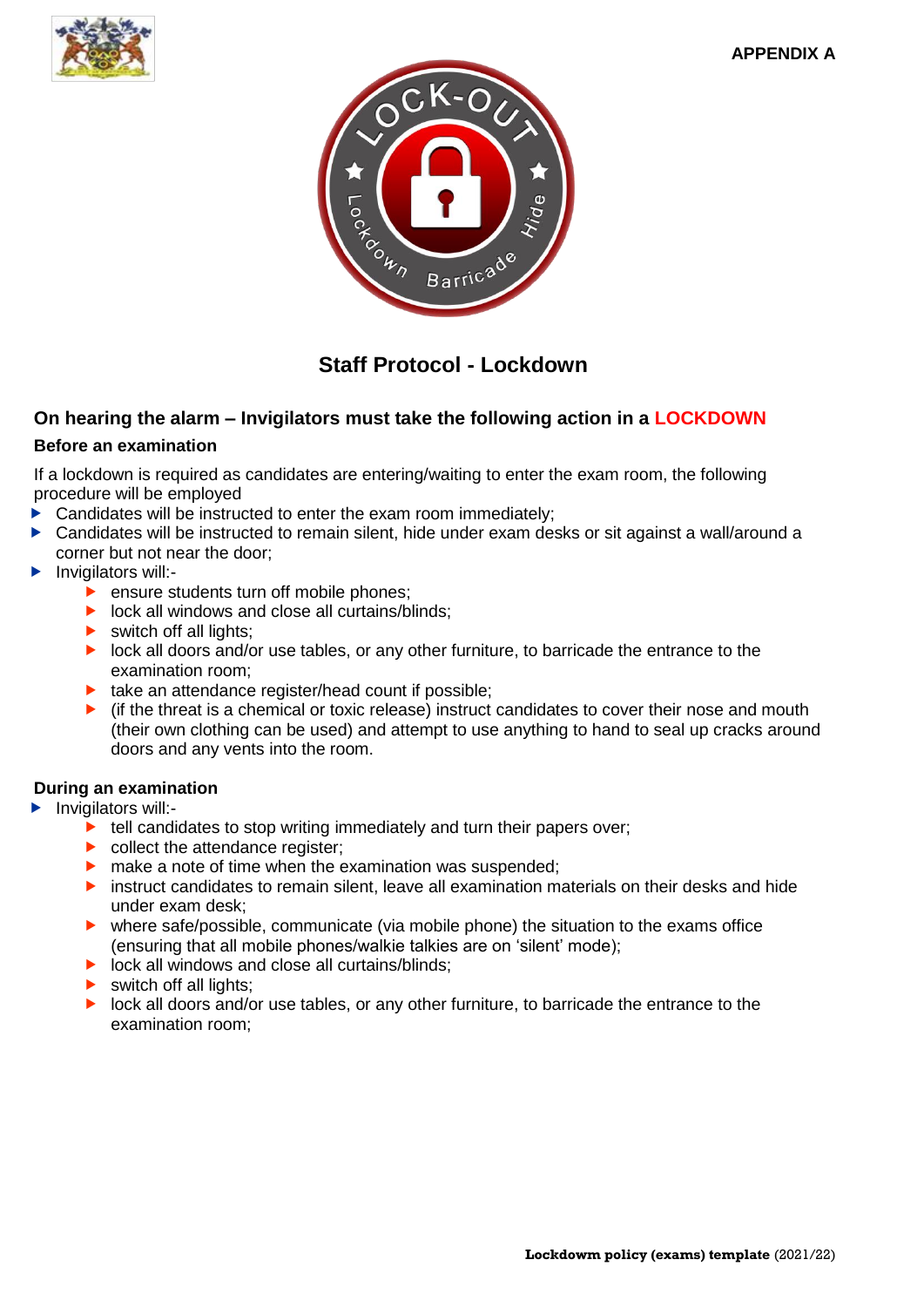

#### **After an examination**

- ▶ Invigilators will:
	- stop dismissing candidates from the exam room;
	- instruct candidates who have left the room to re-enter the exam room;
	- instruct candidates to remain silent and hide under examination tables;
	- where safe/possible, communicate (via mobile phone/walkie talkie) the situation to the exams office (ensuring that all mobile phones/walkie talkies are on 'silent' mode);
	- lock all windows and close all curtains/blinds;
	- switch off all lights;
	- lock all doors and/or use tables, or any other furniture, to barricade the entrance to the exam room;
	- $\blacktriangleright$  (if the threat is a chemical or toxic release) instruct candidates to cover their nose and mouth (their own clothing can be used) and attempt to use anything to hand to seal up cracks around doors and any vents into the room.

### **Ending a lockdown**

- The lockdown will be ended by either:-
- $\blacktriangleright$  the sound of the defined lockdown alarm is turned off;
- $\triangleright$  A specific word or phrase may be used to confirm that the instruction to end the lockdown is genuine;
- Invigilators will undertake a head count/register and confirm attendance with the exams office/SLT;
- $\blacktriangleright$  Invigilators will then:-
	- **EXECT** ask candidates to return to their desks, remind them they are under exam conditions and allow a settling down period;
	- $\blacktriangleright$  recalculate the revised finish time(s) to allow for the full exam time;
	- $\blacktriangleright$  tell the candidates to turn their papers over and re-start their exam;
	- amend the revised finish time(s) on display to candidates;
	- **•** note how long the lockdown lasted on the exam room incident log (to later inform a report to the awarding bodies and where relevant, any centre-wide lockdown recording form/log).

# **Make a full written report of the incident to the EXAMINATIONS OFFICE.**